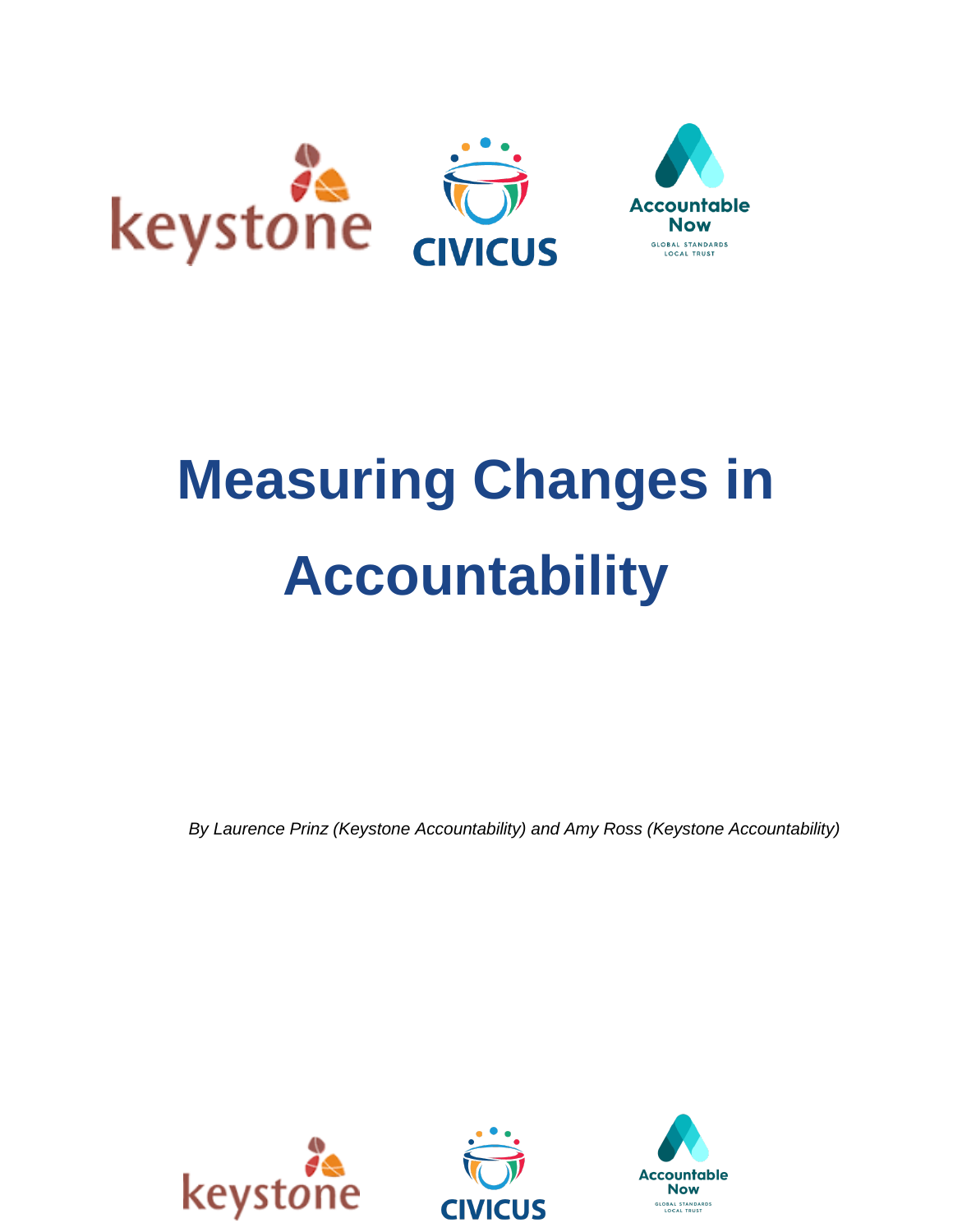The aim of the [Resilient Roots](https://www.civicus.org/index.php/what-we-do/innovate/resilient-roots) initiative is to test whether organisations who are more accountable and responsive to their roots - namely, their primary constituents - are more resilient to external threats from governmental and non-governmental sources. We believe that if civil society is accountable to and engaged with its constituency, it will be able to rely more upon them to come to its defence, bridge resourcing gaps, and safeguard its long-term sustainability when it is under political or structural attack. Our approach involves prioritising innovation, taking calculated risks, embracing failure, and most importantly sharing what we learn from our pilot partners with a broader community of interested stakeholders. The initiative consists of three main components; (1) providing support to fifteen pilot partners in diverse geographies and civil society contexts around the globe, (2) improving civil society accountability and determining its relationship with resilience, and (3) fostering an environment of peer-learning and wider uptake.

This article focuses on the second component and in particular, the approach the Resilient Roots team is taking to measure changes in accountability over the course of the initiative among the pilot partners. Below you will find an overview of our methodology and some recommendations of things to consider when setting up your own mechanisms for measuring

accountability. We are still working to improve our methodology and invite you to use it yourself, share your experiences with us and provide feedback on our approach. Please also share any similar approaches that you are aware of, or that you have used in your organisation with Resilient Roots

[\(resilientroots@civicus.org\)](mailto:resilientroots@civicus.org).



*(Photo: by @FemPlatz)*

# Measuring accountability

Primary constituent accountability<sup>1</sup> itself is a complex concept, and thereby difficult to measure. For the purpose of this initiative it is important to measure not only an organisation's accountability at a single point in time, but also how this accountability changes over time; and

<sup>&</sup>lt;sup>1</sup> [Primary constituent accountability](https://www.civicus.org/index.php/media-center-2/news/civicus-blog/3444-resilient-roots-debunking-the-myths-around-primary-constituent-accountability) refers to the accountability of Civil Society Organisations (CSOs) and the ways in which an organisation is held responsible for its policies and actions by - (and is answerable to) - its primary constituents.





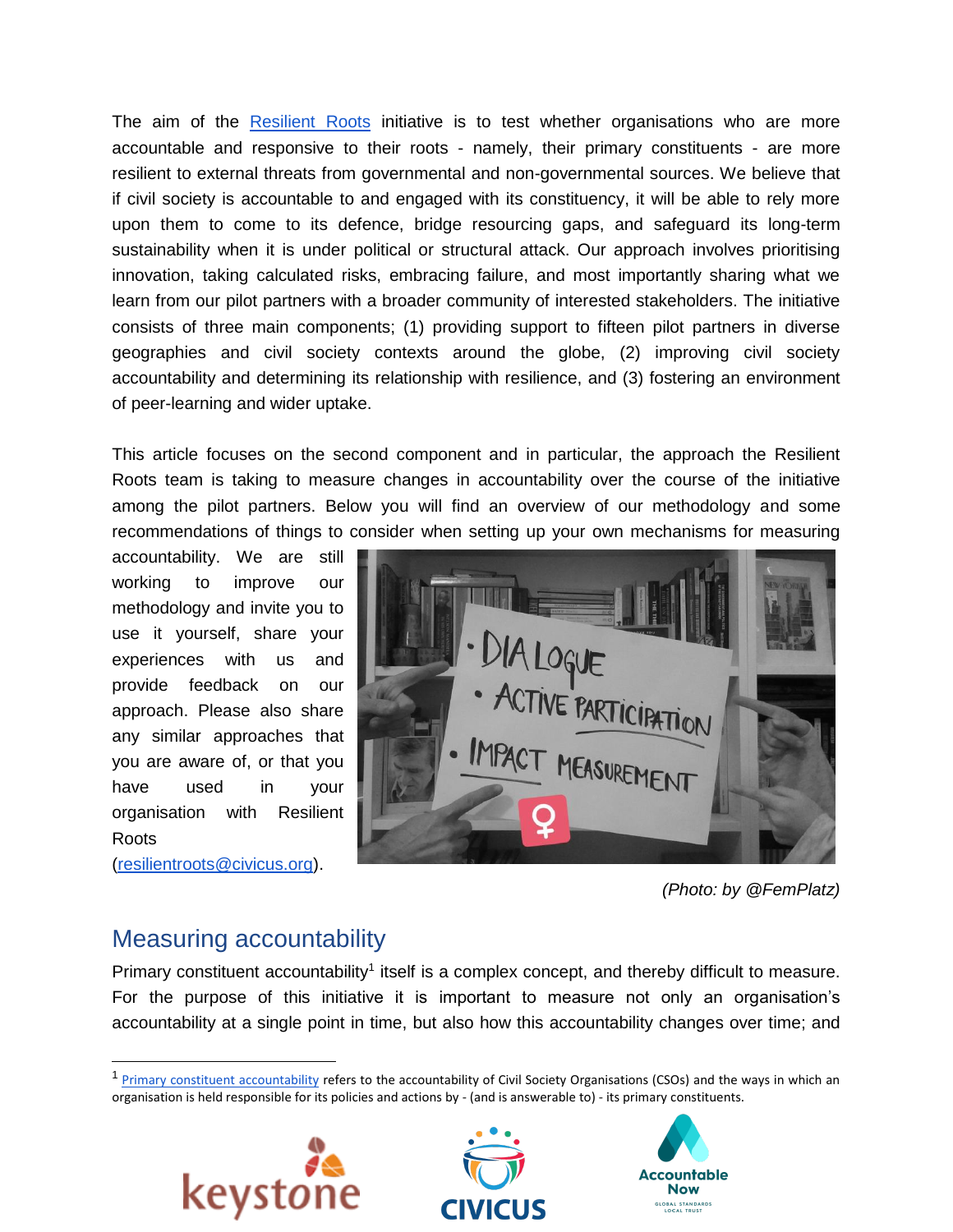furthermore, to do this for individual organisations and for the pilot cohort as a whole. A final consideration is how to ensure that accountability information is useful and actionable for the organisations involved, i.e., that the act of measuring accountability and changes thereof is more than a simply a research exercise for research's sake, but in itself contributes to the project goal of improving constituent accountability.

This begs the question: *Which tool allows us to gather information about the accountability of each pilot partner as well as the entire group, and how this accountability changes over time, while also providing information that is relevant and actionable?* 

The most obvious tool for this would be a traditional evaluative baseline, collecting data on a range of external indicators relating to accountability. While this approach is valid and would meet most of the criteria listed given above of a method that would allow changes in accountability to be tracked over time amongst a cohort and at organisation level, it would not meet the final criteria of contributing towards improved primary constituent accountability. This approach would also not tell us much about the factors which influence accountability from the perspective of primary constituents, or bring in lived experience and perceptual data of those involved affected.

Instead, our solution is to use accountability surveys. Surveys centred around the collection of perceptual data, and incorporated into a continuous feedback loop, provides deeper insight into how accountability is experienced by those working within and alongside our pilot partners. This is done by focussing on how services are delivered and what role the relationship between pilot partners and their primary constituents as well as staff and volunteers play in helping or hindering a change in accountability. The act of inviting feedback itself can help to build a sense of connection between an organisation and its constituents, demonstrating a willingness to learn from and involve primary constituents in an organisation's work and building channels of communication outside of the usual process of service delivery. Compared with large-scale evaluative data collection, perceptual data provides valuable and actionable information in realtime that can contribute to increased accountability, and ultimately improve performance.

Surveys also allow us to address the same accountability questions across a highly disparate group of organisations, each with their own unique fields of expertise, primary constituents, environment, culture, resilience challenges, etc. Using a standardised approach to data analysis (see below) will allow us to compare data across this diverse group and also analyse changes in accountability for each pilot partner individually.

## Approach

To measure changes in accountability over the course of the initiative, two surveys are being conducted:



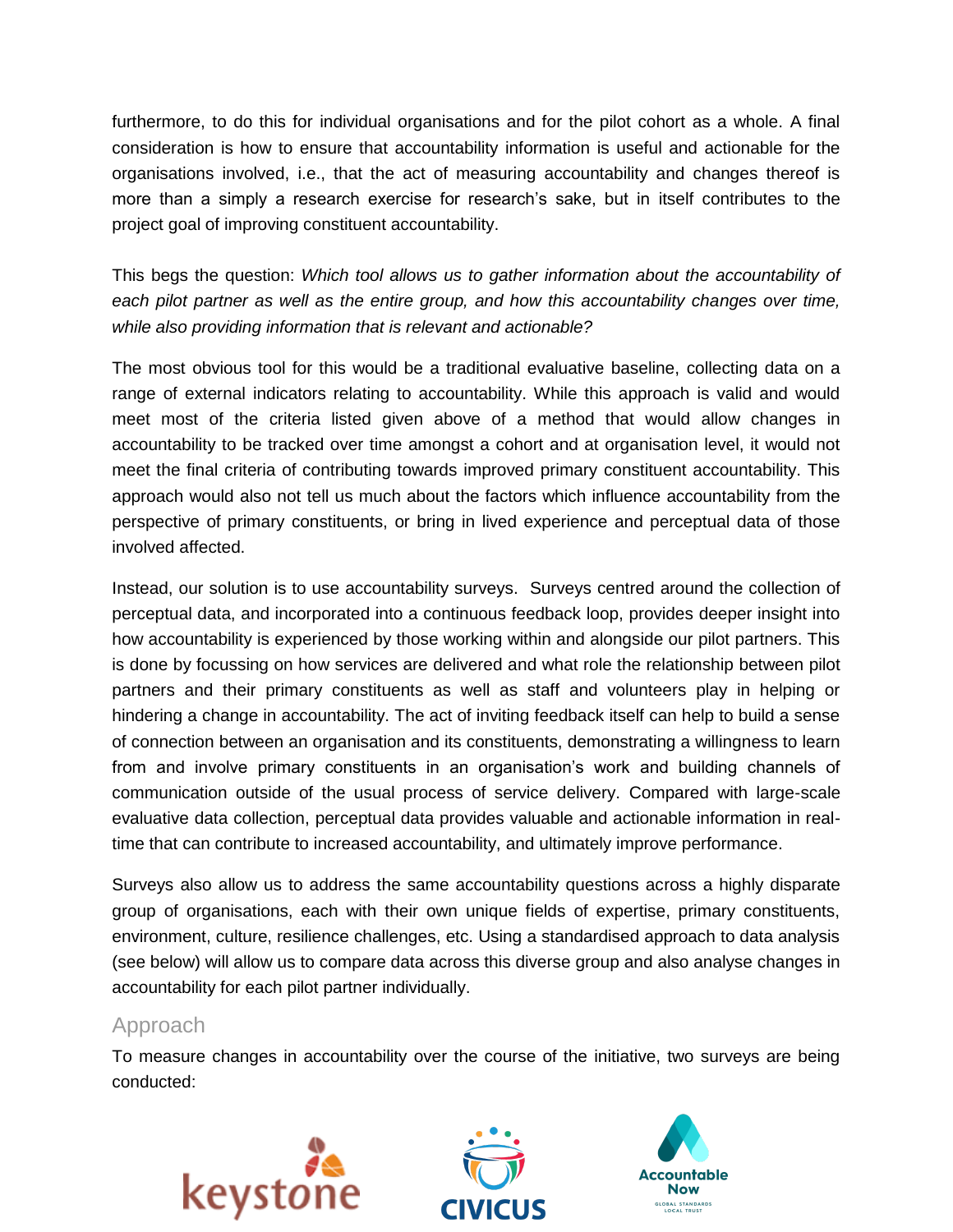- 1. A *baseline* survey is conducted at the beginning of the initiative, providing data on the starting point of each pilot partner in terms of their accountability to different constituent groups. A baseline accountability survey can provide organisations with a general idea of any accountability issues (trust, transparency, communication, etc. - a detailed list is provided below) and give ideas on the kinds of strategies that could help to improve accountability over time. Baseline surveys are a useful tool for organisations that have not previously considered accountability issues, as well as for those who are aware of potential accountability issues but have previously lacked the data to take improvement actions.
- 2. An *endline* survey is then conducted at the end of the project, using identical (or near identical<sup>2</sup>) questions to the baseline survey. Endline surveys allow pilot partners and the Resilient Roots team to determine whether accountability has changed over the course of the initiative, and assess to what extent the accountability measures that organisations have adopted over the course of the initiative have contributed to these changes. This causality is difficult to prove; however, adding additional questions in the endline survey could be a means to gathering constituent insights on any potential causal links<sup>3</sup>. As with baseline surveys, endline surveys provide organisations with a rich source of perceptual data to support organisational learning and performance management.

Both the baseline and endline surveys are administered to the primary constituents of each pilot partner, as well as their core staff and volunteers. It is important to note that these surveys can only tell us about these constituents' *perception* of a pilot partner's accountability towards them. Constituents themselves cannot judge to what extent organisations are *actually* accountable to them, as that would require access to internal operational information about the basis for decision-making within that organisation. With this in mind, it is important that data from these surveys is compared against data collected directly from the pilot partners, so that *perceived*  accountability can be triangulated against *actual* accountability, as evidenced, for example, by the number of decisions taken as a result of feedback received from primary constituents, as reported by pilot partners.

In order to provide Is comprehensive insights into the accountability situation of each organisation, the survey addresses questions<sup>4</sup> about the following themes:

➢ **Demographics**: To provide statistical information on the respondent type

 $\overline{a}$ 







 $^2$  The same questions asked in the baseline survey should be repeated in the endline survey, in order to achieve time-series data showing changes in accountability over time. Additional questions may be added to the endline survey, providing they are relevant, actionable and useful.

<sup>3</sup> For example, *'To what extent has X organisation's accountability to you been improved by the following activities undertaken in the previous 12 months: (0 = not at all, 10 = significantly)?'* 

<sup>&</sup>lt;sup>4</sup> See Annex 1 and 2 for the full list of questions.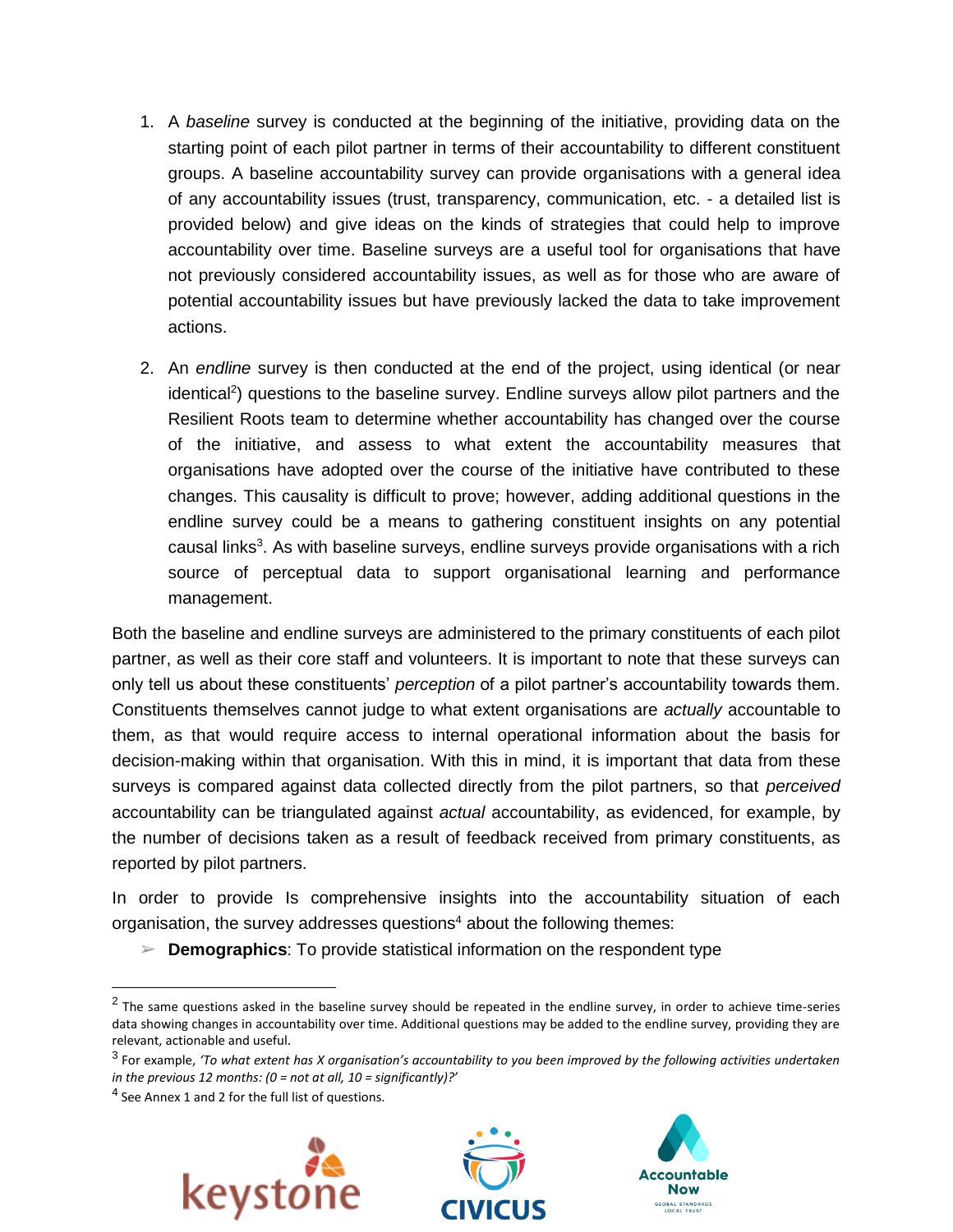- $\triangleright$  **Trust and respect**: Information about the organisation's relationship with respondents
- ➢ **Voice and responsiveness**: The extent to which respondents' opinions are valued and used
- ➢ **Communication**: Engagement with respondents and understanding thereof
- $\triangleright$  **Accountability**: Overall accountability of the organisation to its constituents.

These themes are explored in the surveys through a mixed methods approach, comprising both quantitative and qualitative aspects. The strength of quantitative data - collected through survey questions on a 0-10 scale, for example - is that it provides a numerical value for analysis, thus simplifying the process of comparing results between constituents and over time. Qualitative data - collected through open text questions, for example - can offer more nuanced insights into the reasoning behind quantitative scores.

## Analysis methodology

*So, what happens once we have collected this multitude of perceptual data on accountability from constituents? How do we analyse the information to provide actionable and meaningful learnings?*

The approach we have chosen to use is *Net Promoter Analysis*<sup>5</sup> , which uses scores given to closed questions on a scale from 0 (most negative) to 10 (most positive), and divides respondents into three categories:

- ➢ **Promoters**: These are the constituents that give a score of 9 or 10. They are likely to be wholehearted supporters of your activities and would recommend you to their friends, colleagues or other people in a similar situation.
- ➢ **Passives**: These are the constituents that give you a score of 7 or 8. They do not have major issues with your work, but they are also not overly enthusiastic or loyal to you. With the right encouragement, they could well become promoters; but they could equally become negatives if they have a bad experience.
- ➢ **Detractors**: These are the constituents that give you a score of 6 or lower. They have generally negative perceptions of you or your work and might even say negative things about you to other people or organisations. Similarly, with the right encouragement, these constituents may be persuaded to become passives if not even promoters.

Subtracting the percentage of **detractors** from that of **promoters** (passives are not included) provides a *Net Promoter Score (NPS)*, a single score between -100 and +100 which allows for the interpretation and comparison of data with other organisations and over time. Pairing these quantitative scores with qualitative responses to open text questions, provides organisations

<sup>&</sup>lt;sup>5</sup> The Net Performance Analysis is based on the classic Net Promoter Analysis which historically has been used in the customer satisfaction industry. For more see: www.netpromotersystem.com, as well as the open source net promoter community at www.netpromoter.com.



 $\overline{a}$ 



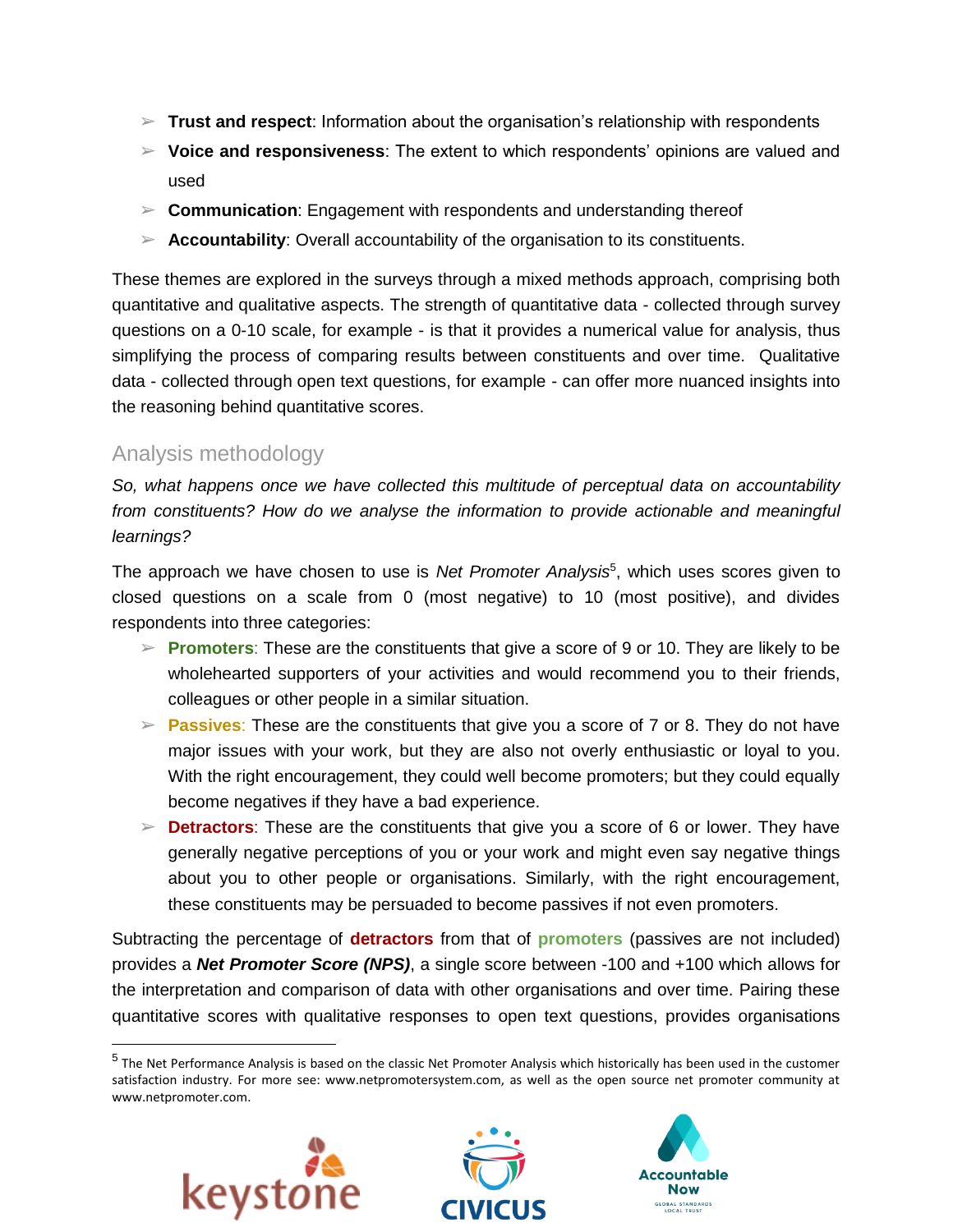with deep insights into their constituents' perspectives. This feedback can in turn be used to improve performance over time.

There is no magic Net Promoter Score that organisations should aim for – although of course positive scores are better than negative ones. Rather, organisations should aim to continuously improve their NP scores between each survey, by listening to the feedback given and making strategic changes as a result. The process of aligning an organisation's activities and strategic direction to the feedback of its core constituents should be reflected in improved NP scores over time.

One of the primary benefits of the Net Promoter Analysis is the grouping of respondents into different categories. The fundamental goal is to address and appropriately respond to issues voiced by detractors and passives, who, as a result of changes made in response to their concerns, hopefully become promoters over time. Moreover, an often-forgotten challenge is to ensure that current promoters remain content and do not shift into the passive or even detractor category. The disaggregation into Net Promoter categories and pairing with qualitative questions, allows for a more nuanced visualisation and understanding of why respondents provided the scores they did and what can be done to improve these scores. It is more valuable to examine how these categories change and hopefully improve over time as part of a continuous process rather than to focus on scores from one particular instant in time.

## Accountability survey challenges and mitigations

If designed and executed correctly, the surveying process itself can be a way to engage constituents, improve trust and strengthen relationships - all of which can lead to an improve sense of accountability - in a relatively light-touch and low-cost way. However, there are some challenges with our approach to measuring accountability that should be considered:

- ➢ **Timeframe**: Accountability can take time to build, and depending on the length of your engagement, this may mean that we do not see significant accountability improvements over the project period. This is certainly the case with the Resilient Roots initiative, for which the period being measured is approximately twelve months. One way we intend to counter this challenge, is to support pilot partners not only focus on large long-term accountability mechanisms, but also smaller manageable measures that are achievable within the given timeframe.
- ➢ **Sample size and composition:** Considering the diversity of the pilot partners, it is expected that the surveyed constituent groups vary in size and composition. This can result in small sample sizes and difficulty comparing data sets between organisations due to different cultural attitudes towards the issues covered in the surveys. One way in which we have responded to such challenges, is ensuring that the survey questions are easy to understand and concepts such as "accountability", which leave room for





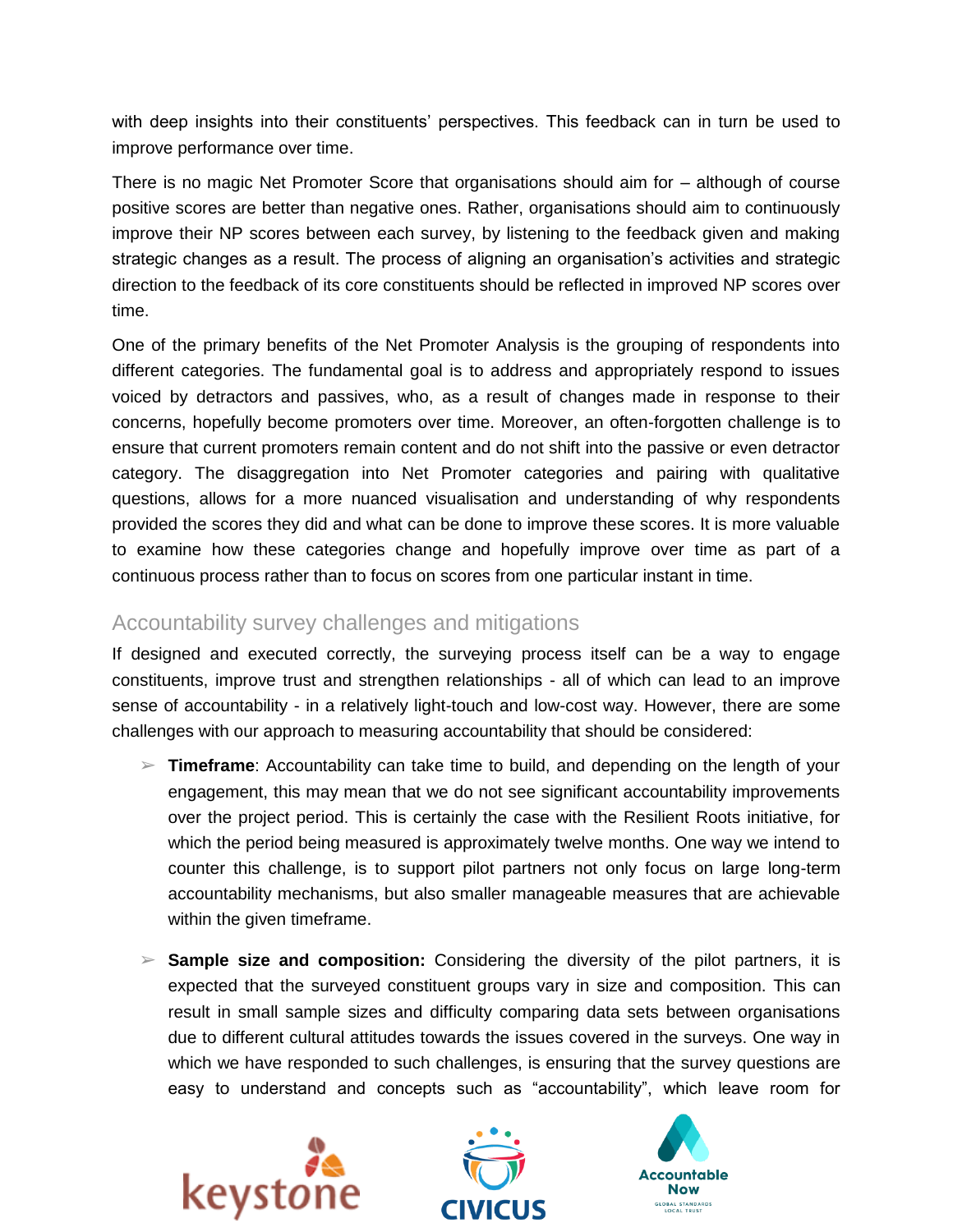interpretation, are thoroughly explained. Moreover, Resilient Roots uses intermediaries and consultants to tackle language barriers or interpretation issues caused by cultural differences.

- ➢ **Power dynamics:** Survey respondents can sometimes feel uncomfortable or unable to provide truthful answers out of fear that it may affect the support they are receiving or their job at the respective pilot partners. Having a third party such as the Resilient Roots team lead the accountability survey, and ensuring anonymity in the process thereof, can curb some of these fears.
- ➢ **Courtesy bias:** Power dynamics can also be a contributing factor in what is commonly known as courtesy bias - where survey respondents give more positive responses to questions than they truly feel to be the case. Courtesy bias is also often attributed to cultural factors, for example in cultures where it is unusual or even frowned upon to voice negative opinions. Using Net Promoter Analysis can reduce courtesy bias by setting a high bar for what is considered a 'positive' response (9 or 10 out of 10). This approach is taken directly from the customer satisfaction industry, where empirical evidence shows that people giving ratings in the middle or just above the middle of the scale (i.e. 7 or 8) are normally understating their dissatisfaction. These scores are considered 'passive' and are not included in the NPS calculation, which focuses only on those that give outright scores (9 or 10) and negative (0-6) scores.
- ➢ **Response rates and survey fatigue:** The response rate for the survey may be low in certain circumstances or respondents may run the risk of suffering from survey fatigue. One way we intend on preventing/coping with such issues, is to combine surveys where possible and keep surveys short and concise. Moreover, we often find that response rates are lowest in situations where feedback has not previously been sought respondents have no evidence that the effort involved in responding to surveys will be rewarded with any meaningful change in behaviour. In these instances, response rates can be seen to improve over time as respondents are presented with potential rewards for their efforts - i.e. services that are more attuned to their needs.
- ➢ **Unrealistic expectations of accountability activities:** Pilot partners have proposed and designed their own accountability measures which may ultimately be less effective than anticipated. By providing support throughout their implementation phase as well as fostering our community of practice, we hope to make the proposed measures as effective as possible.
- ➢ **Interpretation of questions and scaling**: One of the main challenges when conducting an accountability survey with such a diverse group of pilot partners, is the interpretation of questions and scaling. One example of such an instance is when a question such as





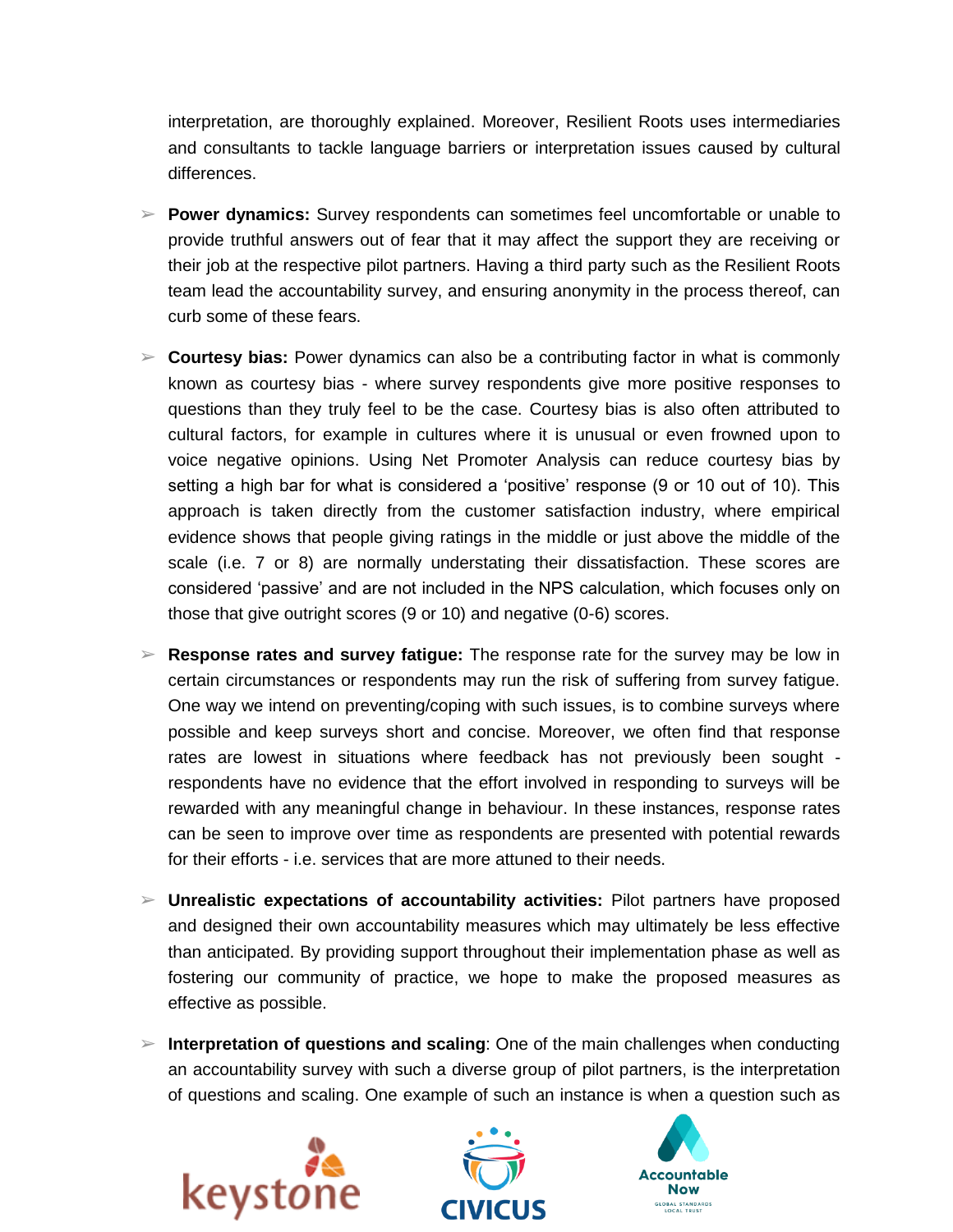"*How likely are you to recommend this organisation to a friend of colleague*" is followed up with "*why did you give this score?"*. Ideally, the respondent is asked to explain why they gave a negative, neutral or positive score. However, sometimes respondents will give a negative score and then explain why they would still recommend the organisation as opposed to the reason for the low score. This can be mitigated by providing instructions or guidance for each question.

This is not an exhaustive list and we will no doubt face other, unexpected challenges over the course of the initiative. There is no perfect approach to measuring accountability but we believe that this approach is the most suitable given parameters of this initiative. Moreover, as initiative partners that 'practice what they preach', the Resilient Roots team asks its pilot partners for feedback on a quarterly basis throughout the course of this initiative to help us improve our approach to measuring accountability, amongst others.

# Guidelines on measuring your accountability

While we only recently executed the baseline survey and still find ourselves in the learning phase, there are certain key aspects that may provide insights or act as a useful guide, should you choose to replicate or adopt a similar approach to measuring accountability through a baseline and endline survey. These are very broad aspects/questions to consider, as the parameters of each accountability survey are context-specific and bound by a unique set of parameters.

Before diving into surveying your constituents, here are a few questions you might want to ask yourself to help you shape your objectives and your strategy.

- **1. Content and purpose** *(you can find our answers to these questions in this [blog\)](https://www.civicus.org/index.php/media-resources/news/blog/3610-thinking-about-how-to-measure-your-organisation-s-accountability)*:
	- a. Who are you surveying?
	- b. What are you trying to measure?
	- c. Why do you want to measure it?
	- d. How are you planning on measuring it?
	- e. What indicators or questions can you ask to ensure that you are asking the appropriate and relevant questions for the type of data you are trying to collect?
	- f. How does this fit into the grander scheme of what you are trying to achieve through this survey?
	- g. How do you intend to use/act on the data?

*(It may make sense to test your questions with a smaller sample of respondents to check for relevance and whether the intention of the questions is well understood.)*

**2. Time-period:** What time-period are you looking at for the surveys? Is it feasible? Is there enough time between these surveys to allow for new accountability measures to be





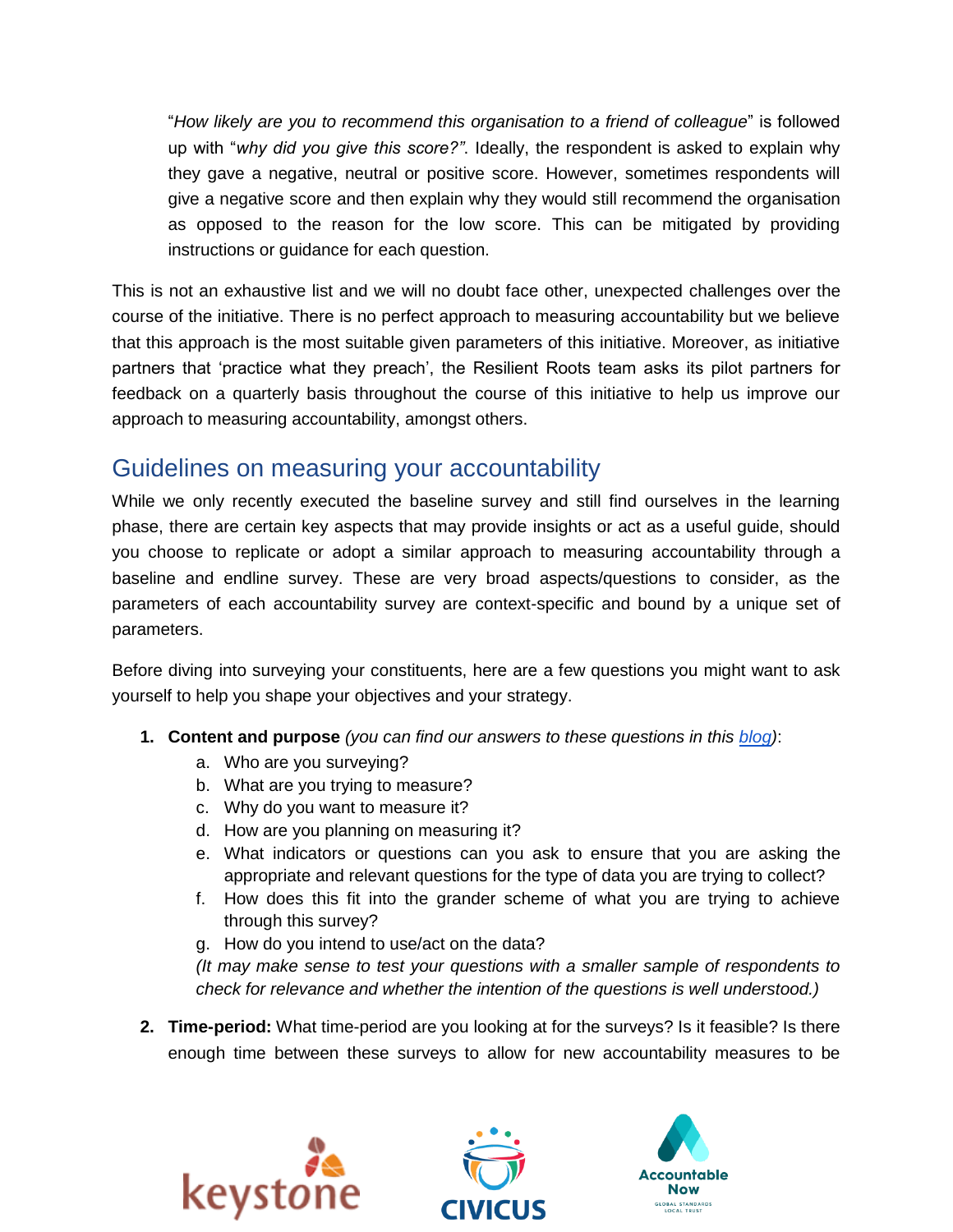introduced? The core set of questions posed in the baseline and endline survey should be identical to allow for comparison.

- **3. Sample:** Are there any aspects (role, gender, age, ethnicity, location, etc.) by which you would like to disaggregate the data? If so, you will need to consider collecting this type of data in the survey as well. Are you trying to reach a diverse and representative group of your constituents?
- **4. Data collection method:** What data collection methods are available to you? If possible, try to use multiple data collection methods (e.g. surveys, interviews, emails, documents, online form, in person, over the phone, through mobile applications) to allow for validation of data as well as a more in-depth insight. The possibilities are many, but the specific approach should be designed according to the accessibility needs of the population you are trying to survey and making use of the current ways you already engage with them. Try to use a mixed method approach when possible, to get a wide variety of information and trigger different kinds of conversations with your constituents. Moreover, hiring an independent third party to conduct the survey can generate more honest results as well as generate more trust from those you seek to survey.
- **5. Data analysis:** "Start at the end!" Spending time before you embark on your survey to think about the kind of analysis you will want to do and how you will use the information that arises from it can save time and effort in the process. Consider whether the tools at your disposal are sufficient for the kinds of analysis you want to carry out, or whether you need to invest time and possibly resources in new systems such as ["R"](https://www.r-project.org/about.html), an integrated suite of software tools. This will depend on the complexity of the questions you are asking and the kinds of reports you want to produce. Sharing results through visuals is one way to ensure they are easy to understand and require little translation and/or elaboration. Make sure you consider how you will clean, analyse, visualise, and report the data you have collected.
- **6. Triangulation:** Related to the previous point on data analysis, it is important that you consider what kind of triangulation will be necessary and relevant for you in terms of drawing relevant conclusions from your data. In our case, this includes triangulating data on changes in accountability with concurrent data on changes in organisational resilience; and triangulating data on changes in perceived accountability from an organisation's constituents, with data on actual accountability changes from the pilot partners themselves (in terms of how they are using and responding to feedback received). Triangulation should be a tool to test your accountability data and deepen your understanding of the results it provides.





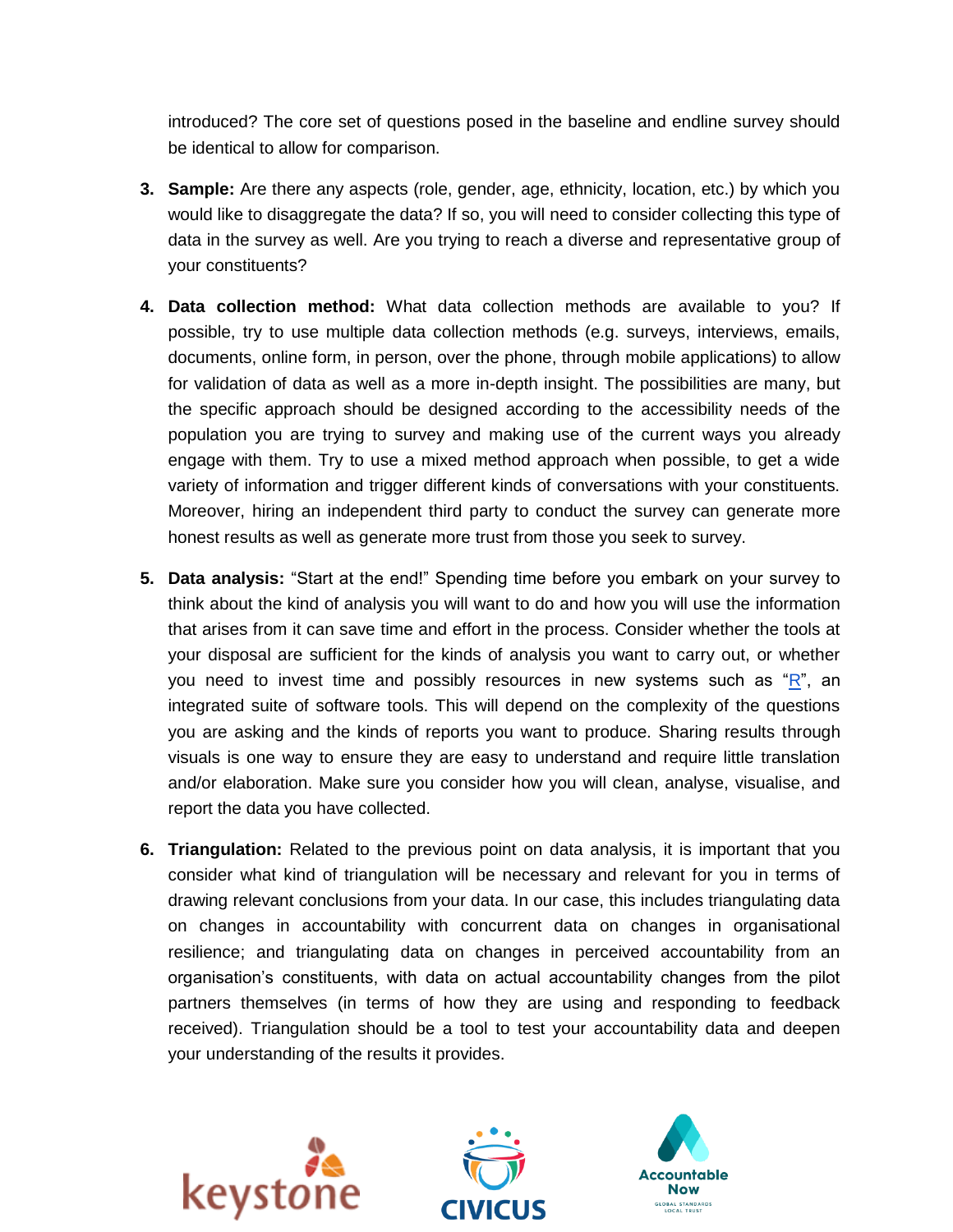And finally, don't forget to seek your constituents' feedback on the survey tool itself! It might be that certain assumptions you made about which data collection methods would be most effective, or ways to reach a broad range of constituents, were incorrect. Seeking feedback on the baseline survey tool will enable subsequent surveys to be more effective and improve the value of your data. Again, this process of seeking feedback will also convey a message to your constituents about your intentions to become more accountable to them, and thus improve their perception of your accountability.

# **Conclusion**

Accountability is a complex concept and can take time to understand as well as to build. We are learning a great deal through this initiative about how interpretation and understanding of accountability varies across geographies, cultures, and contexts. We will continue to share our learning with you as we go along, through [our blogs](https://www.civicus.org/index.php/media-center/news/civicus-blog/resilient-roots) and [newsletters.](https://accountablenow.us15.list-manage.com/subscribe?u=ef27ffa1277500eaee80929c1&id=cd611c107b) The Resilient Roots team of Civicus, Accountable Now, and Keystone Accountability, also have a range of tools and resources that may be of assistance as you embark on your own accountability initiatives. For more information, email [resilientroots@civicus.org.](mailto:resilientroots@civicus.org)



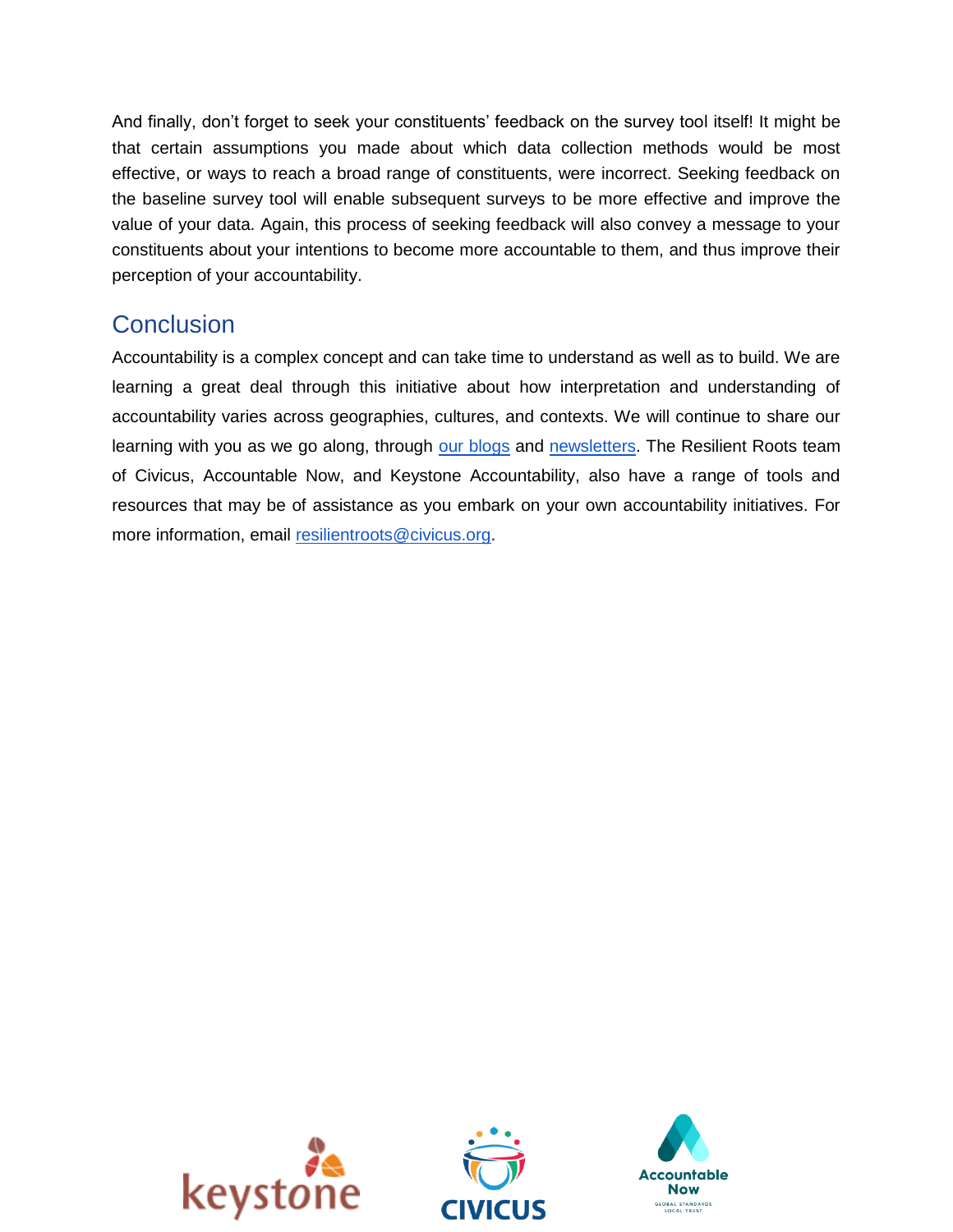# Annex

## Annex 1 - Primary Constituents: Baseline survey questions

#### **Trust and respect**

- 1. Do staff at *{ORG name}* treat you with respect? (never 0-10 always)
- 2. Does *{ORG name}* do what it says it will? (never 0-10 always)

#### **Voice and responsiveness**

3. How likely to do you think it is that *{ORG name}* would respond to your concerns? (never 0-10 always)

#### **Communication**

- 4. What are the main ways you engage with {ORG name}? Choose up to three:
	- events/workshops
	- through the services they provide you with
	- campaigning or advocacy activities
	- regular updates (e.g. newsletters, mailers)
	- social media posts
	- Other (please specify)
- 5. Do you understand what *{ORG name}* does and does not do? (not at all 0-10 totally)

#### **Accountability**

- 6. How likely would you be to tell others to engage with {ORG name}? (not at all likely 0-10 extremely likely)
- 7. What is the reason for the score above?
- 8. Taking all these things into account to what extent do you feel the organisation is accountable to you? (not at all 0-10 extremely)

#### **Demographics**

- 9. What is your age?
	- Under 30
	- 30-60
	- Over 60
	- Prefer not to say

10. What is your gender?

- Female
- Male
- Prefer not to say

11. Would you be willing to take part in a follow up interview? (Yes/No) If yes, please note you will need to give us a mobile number or an email in the line below to contact you. This would be conducted by an individual from outside {org name} and your feedback would remain anonymous.